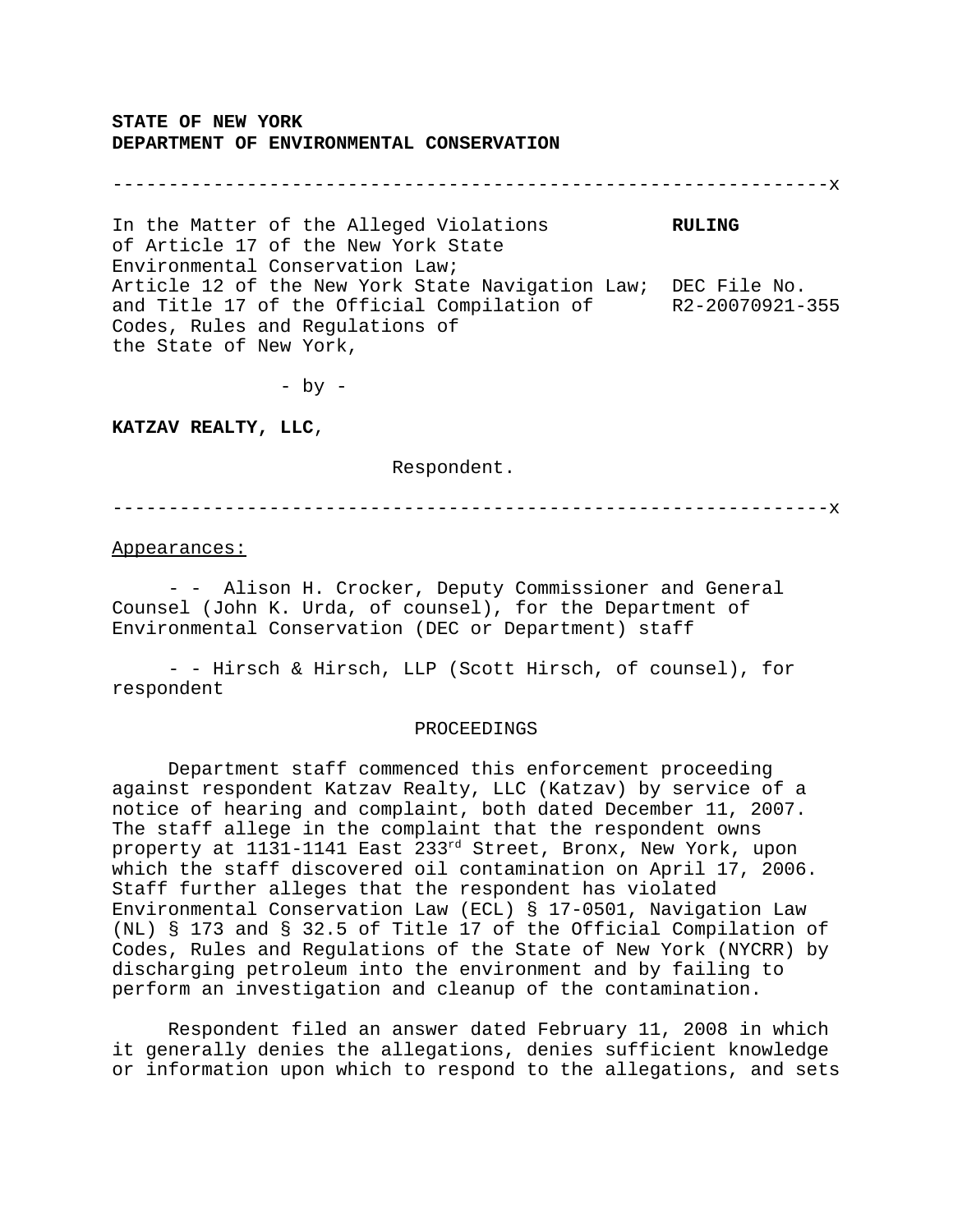forth seven affirmative defenses.<sup>1</sup> Pursuant to 6 NYCRR § 622.4(f), by notice of motion and affirmation dated February 14, 2008, Department staff moved for an order to strike or direct clarification of the respondent's affirmative defenses. As of the date of this ruling, this office has not received any response to staff's motion from Katzav or its counsel and the time to respond has passed. 6 NYCRR  $\S$  622.6(c)(3).

## DISCUSSION

An affirmative defense is a matter that is the respondent's burden to plead and prove and includes such defenses as collateral estoppel, statute of limitations, and release. See, Civil Practice Law & Rules (CPLR) 3018(b). As explained by Professor Siegel, an affirmative defense raises a matter that is not plain from the face of the complaint. See, New York Practice, 3rd ed., Siegel (1999) at 351. CPLR 3211(b) allows a party to move to dismiss a defense if it "is not stated or has no merit." There is no reason to address matters at trial that have no relevancy to the claims. In ruling on a motion to dismiss a defense, the courts apply the standards used to evaluate a motion to dismiss a complaint for failure to state a cause of action. The truth of the factual allegations of the defense is assumed but whether there are grounds for the defense is the question. CPLR 3211(a)(7).

Section 622.4(c) of 6 NYCRR reiterates the CPLR's requirements in stating that "[t]he respondent's answer must explicitly assert any affirmative defenses together with a statement of the facts which constitute the grounds of each affirmative defense asserted."

In its first affirmative defense, the respondent maintains that it "is not a discharger as both properly defined under any of the ECL or NL Sections cited herein or applicable New York State Court of Appeals interpretation(s) thereof." Defenses which only contain conclusions of law without supporting facts

 $^{\rm l}$  In the verified answer, the respondent is identified as "Katza Realty, LLC" rather than Katzav Realty, LLC. My research of the New York State Department of State's Division of Corporation's entity listings indicate that the latter is the correct spelling. See,

http://appsext8.dos.state.ny.us/corp\_public/CORPSEARCH.ENTITY\_INF ORMATION?p\_nameid=2552602&p\_corpid=2522081&p\_entity\_name=%4B%61%7 4%7A%61%76&p\_name\_type=%41&p\_search\_type=%42%45%47%49%4E%53&p\_src h\_results\_page=0.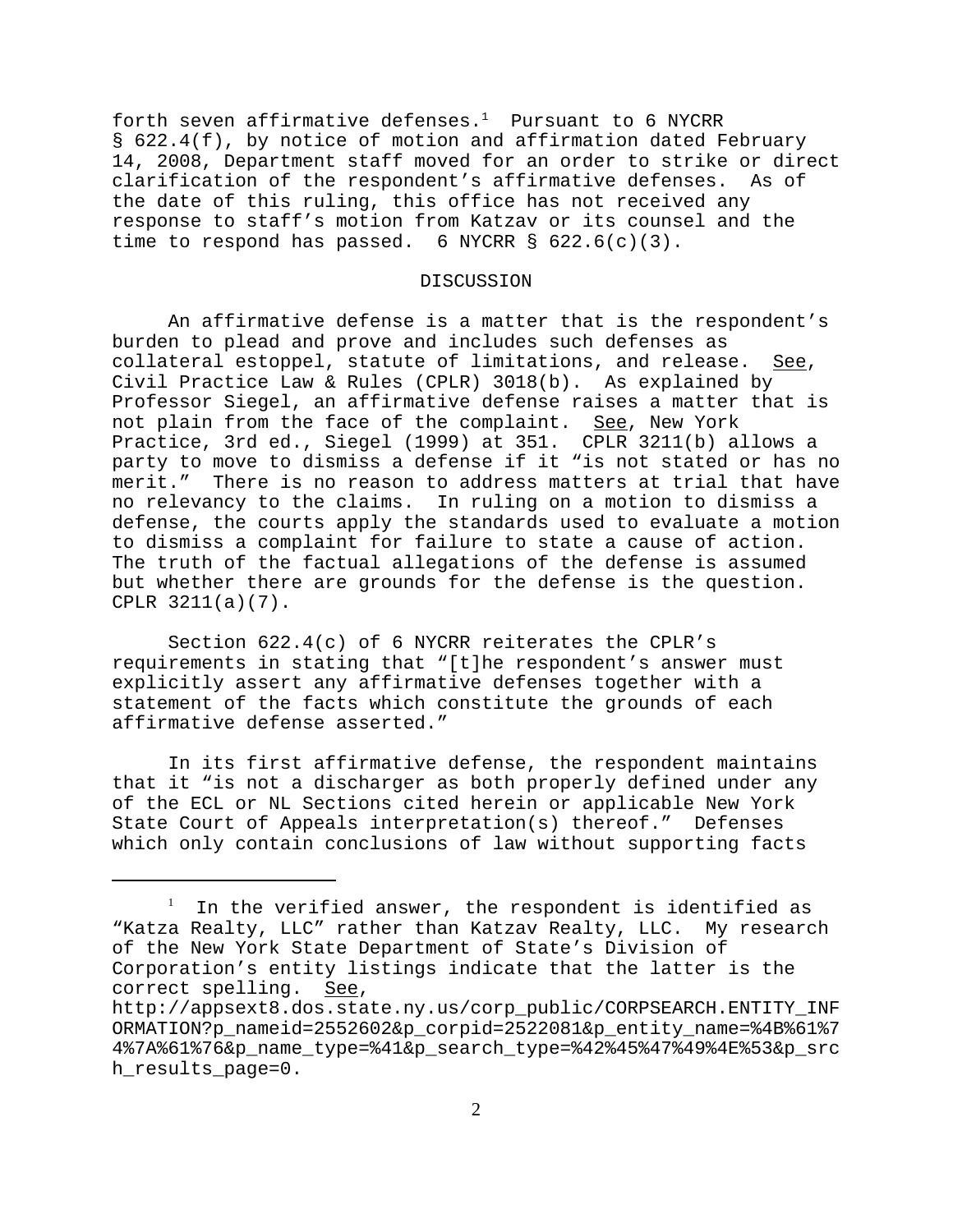are insufficient. See, First Data Merchant Services Corp. v. Olympia York Builders and Developers, Inc., 14 Misc. 3d 1228(A), 2007 WL 416185 (NY Sup. 2007) (unreported disposition) citing Glensek v. Guidance Realty Corp., 36 AD2d 852, 952 (2d Dep't 1971). One can glean from statements made as part of the respondent's other affirmative defenses that Katzav is claiming that because it bought the property in 2004, it is not responsible for contamination that pre-existed its ownership.

However, staff advises that its case is solely based on the contamination discovered in 2006 when twelve 550-gallon tanks were removed from the site. See, Urda Affirmation (Aff.),  $\P{11}$ . The Court of Appeals ruled in State v. Green, 96 NY2d 403 (2001) that a landowner is liable as a discharger where it "can control activities occurring on its property and has reason to believe that petroleum products will be stored there." Accordingly, in order to maintain this affirmative defense, the respondent must amend its answer to provide facts that could support it.

Ruling: Staff's motion to strike this affirmative defense is denied and its motion to clarify is granted; respondent must amend its answer to clarify the defense in order to sustain it.

In its second affirmative defense, Katzav states that it "never performed any act which caused or contributed to any condition which is set forth in the Complaint." This statement is just a general denial and not an affirmative defense.

Ruling: Staff's motion to strike is granted.

In its third affirmative defense, the respondent alleges that it never failed to contain the discharge because it came into existence 15 years before Katzav purchased the property. The respondent also claims that because it was unaware of the discharge it could not have taken any action to "spread it". In this denial, the respondent is again stating that because it purchased the property after the spill, it could have no effect on its impacts prior to its purchase. But because staff is limiting its claims to the discovery of contamination in 2006, this affirmative defense has no merit.

In its motion papers, staff repeatedly claims that the respondent is not meeting "its burden of proof" in these affirmative defenses; however, that is not the role of a pleading. Rather, it is only to provide notice to the parties as to what the alleged claims and defenses are. The burden of proof is met through the submission of evidence not in pleadings.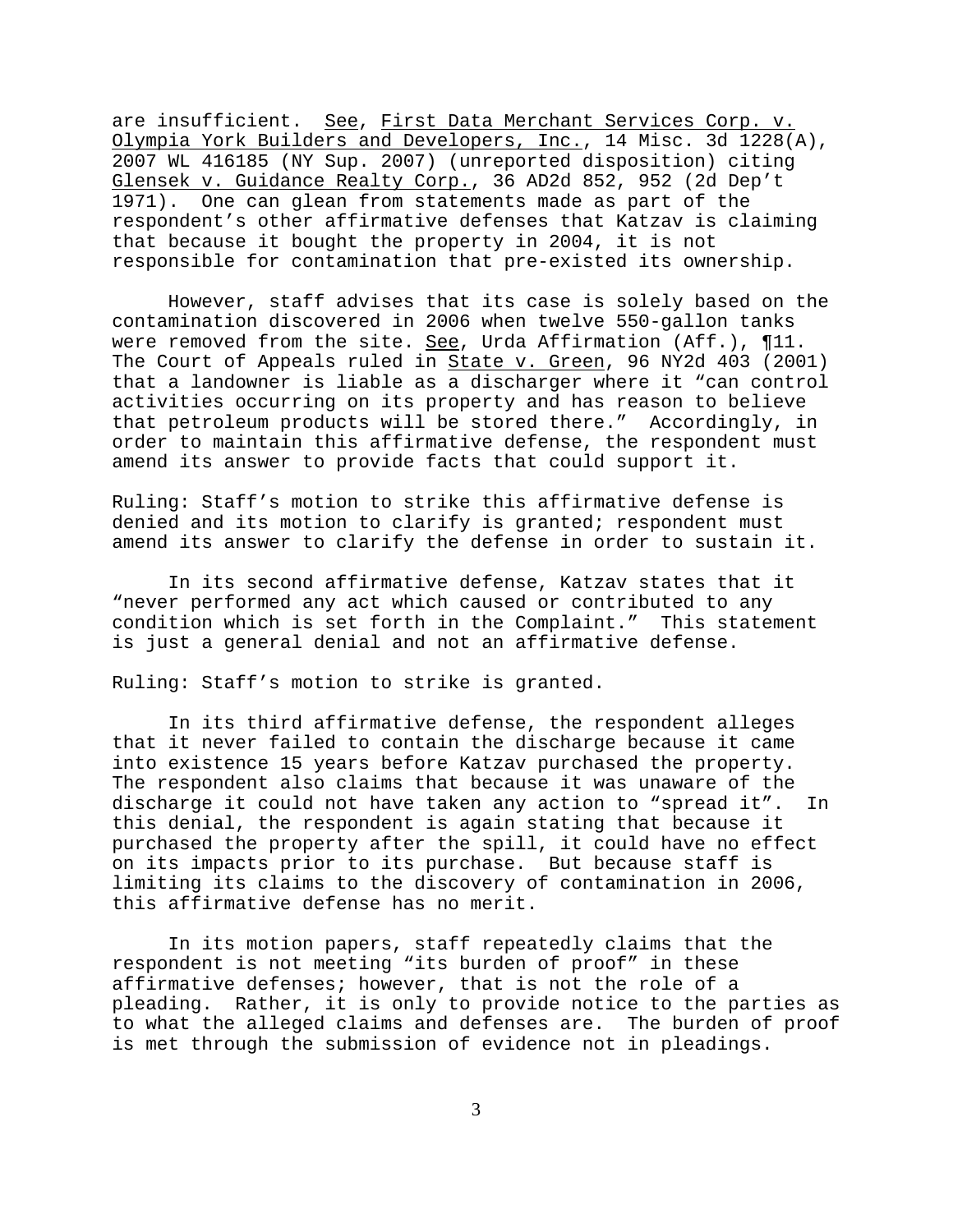Ruling: Staff's motion to strike is granted.

Katzav states in its fourth affirmative defense that the complaint fails to state a cause of action upon which proper relief can be granted. In Glensek, *supra*, the court held that "[a] defense that a complaint does not state a cause of action cannot be interposed in any answer." Rather, such a claim should be made the subject of a motion to dismiss. Propoco, Inc. v. Birnbaum, 175 AD2d 774, 775 (2d Dep't 1990) (citations omitted). As DEC Administrative Law Judge Sherman ruled in Grammercy Wrecking and Environmental Contractors, Inc. (January 14, 2008), the Department staff cannot prevail unless it has met its burden of proof on all counts set forth in the complaint and thus the respondent's defense is superfluous. 6 NYCRR § 622.11(b)(1).

Ruling: Department's motion to strike the fourth affirmative defense is granted.

In its fifth affirmative defense, the respondent claims that the staff has failed to name certain other "proper, responsible and indispensable party(s)  $\ldots$  " Department staff argues that the answer fails to provide factual or legal support for this allegation in order to demonstrate that other parties should have been included as respondents or that the Department was required to include them. The Department staff has identified the respondent as the entity responsible for the alleged violations in the complaint. As noted by ALJ Sherman in Grammercy Wrecking, *supra*, Part 622 does not provide for joinder of a potentially liable party. It may be appropriate for the respondent to introduce evidence of other parties' culpability; however, there is no requirement that the Department staff pursue those entities. $2,3$ 

Ruling: Department's motion to strike respondent's fifth affirmative defense is granted. In the event that the respondent is found liable for the alleged violations in the complaint, it is possible that the involvement of other potentially responsible parties may be relevant to mitigation of penalties.

 $^2$  NL § 181(5) has been interpreted by the Court of Appeals to allow faultless landowners to seek contribution against the actual discharger. White v. Long, 85 NY2d 564, 568 (1995).

 $3$  As noted in Matter of Juda Construction, Ltd., 20091 WL 1083050 (ALJ Villa, August 23, 2001), the Department staff have the prosecutorial discretion to commence a separate proceeding against other potentially responsible parties at a later time.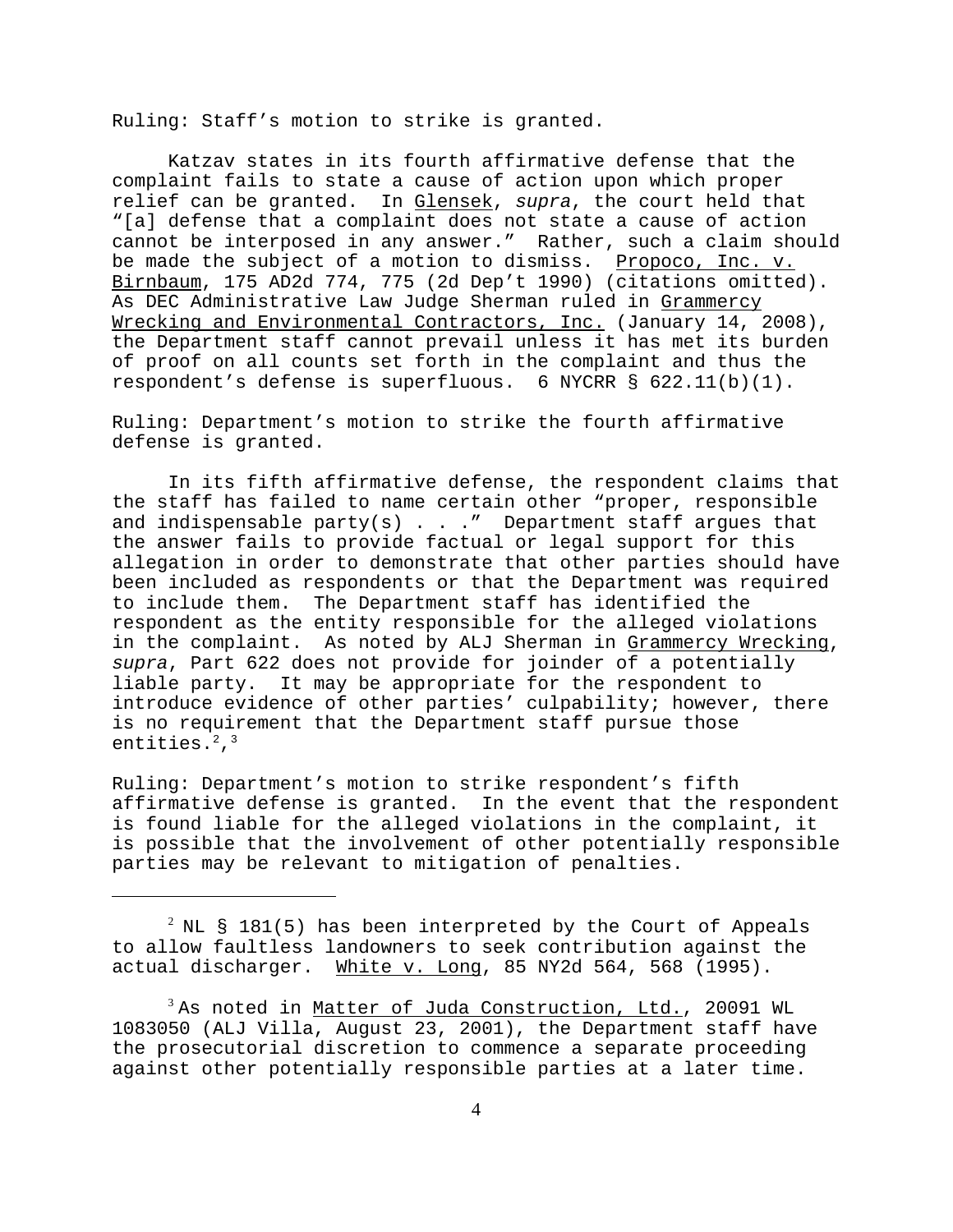In its sixth affirmative defense, without providing any factual support, the respondent alleges that the complaint must fail on the grounds of laches, estoppel, equitable estoppel or waiver due to the Department's 15 years of inaction regarding the subject spill. These equitable defenses are not generally available against the State. With respect to laches, as staff notes, this matter was commenced twenty months after the discovery of contamination in April 2006. Section 301(1) of the State Administrative Procedures Act (SAPA) sets a reasonable time standard for all parties in an administrative proceeding to be given the opportunity for a hearing. "In determining if a period of delay is reasonable within the meaning of the (SAPA)  $\S$  3101(1), an administrative body . . . must weigh certain factors including: (1) the nature of the private interests allegedly compromised by the delay, (2) the actual prejudice to the party, (3) the causal connection between the conduct of the parties and the delay, and (4) the underlying public policy advanced by government regulation." Cortlandt Nursing Home v. Axelrod, 66 NY2d 169, 178 (1985). If the respondent experienced an unreasonable delay in being afforded an opportunity for a hearing, it must assert those facts in an amended answer and any findings would necessarily be based upon the four Cortlandt factors.

With respect to the other laundry list of equitable defenses, estoppel is rarely recognized against the State. Wedinger v. Goldberger, 129 AD2d 712 (2d Dep't 1987), *aff'd*, 71 NY2d 428 (1988). Only when a party can demonstrate that a government agency negligently or wrongfully induced reliance by a party so that it changed its position to its detriment may estoppel be invoked. Bender v. New York City Health & Hospital Corp., 38 NY2d 662 (1976). In the event that this case fits within one of those rare instances, Katzav is directed to clarify this defense in an amended answer.

Waiver is never a valid defense against the State because public officials cannot waive law enforcement on behalf of the public. See, Matter of Town of Southold (ALJ Rulings, March 17, 1993).

Ruling: With respect to the two affirmative defenses of laches and estoppel, the respondent may amend its answer to clarify based upon the above discussion. Without such clarification, these defenses are dismissed. I am granting the staff's motion to dismiss the affirmative defense of waiver.

In its seventh and last affirmative defense, the respondent alleges that "[s]ince the spill occurred fifteen years prior to